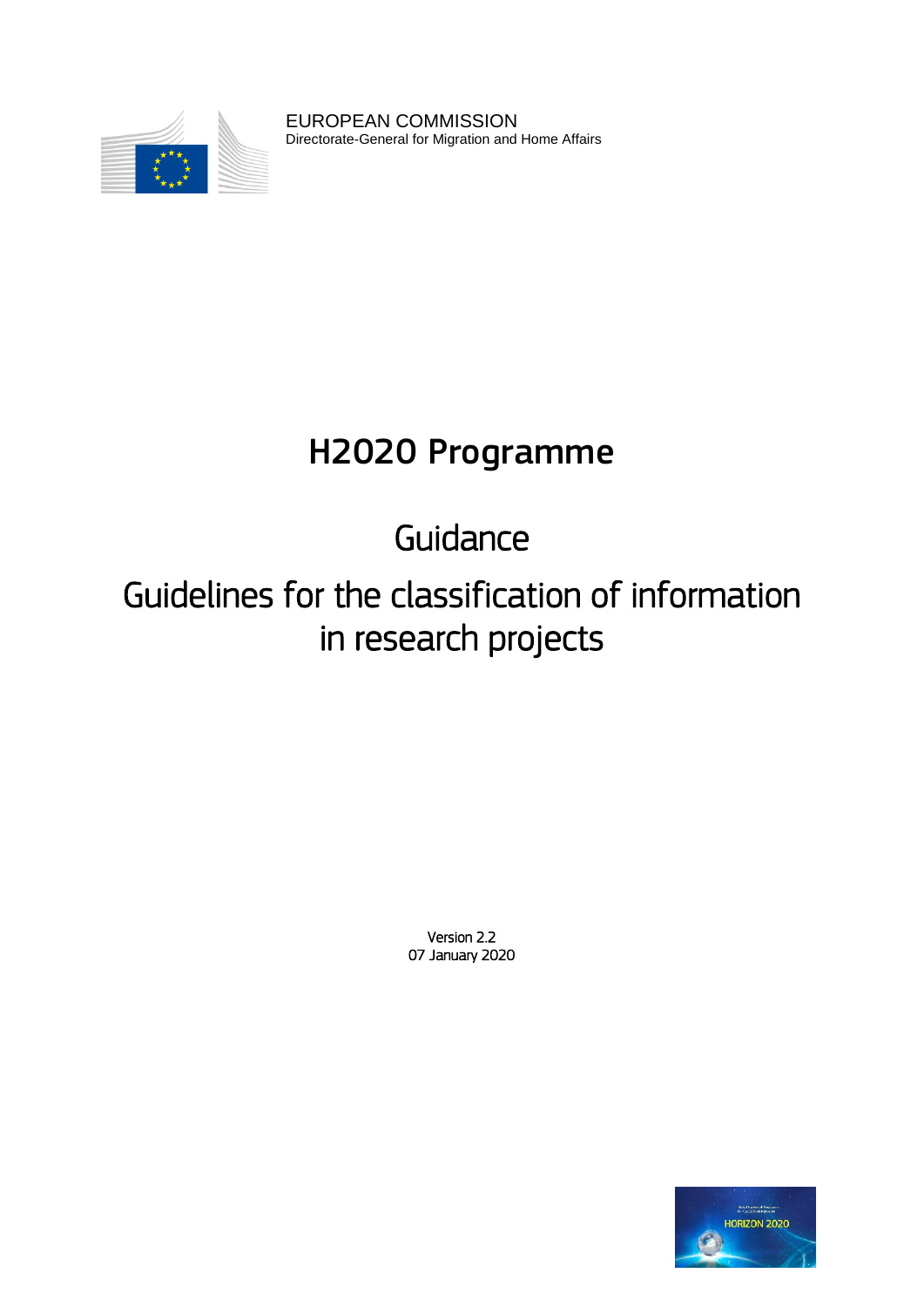#### **IMPORTANT NOTICE**

This document aims to assist **national experts** with the security scrutiny of H2020 proposals, inform **applicants** on how information will be EU-classified and help **Commission staff** to decide about the sensitivity of their call for proposals.

This guidance concerns solely protective measures to be taken to preserve the confidentiality of security-sensitive information in H2020 research projects. Other aspects *(e.g. data protection, ethical issues, dual-use, etc.)* are covered in other parts of the evaluation procedure.

**Pending the adoption of implementing rules for Commission Decision [2015/444](http://eur-lex.europa.eu/legal-content/EN/TXT/PDF/?uri=OJ:JOL_2015_072_R_0011&qid=1427204240846&from=EN) on the** security rules for protecting EU classified information, certain provisions in this guide are still based on Commission Decision 2001/844. In the absence of new guidelines they should continue to be applied.

Under the new security rules, all classification markings must now be written in FR/EN format *(e.g. RESTREINT UE/EU RESTRICTED)*.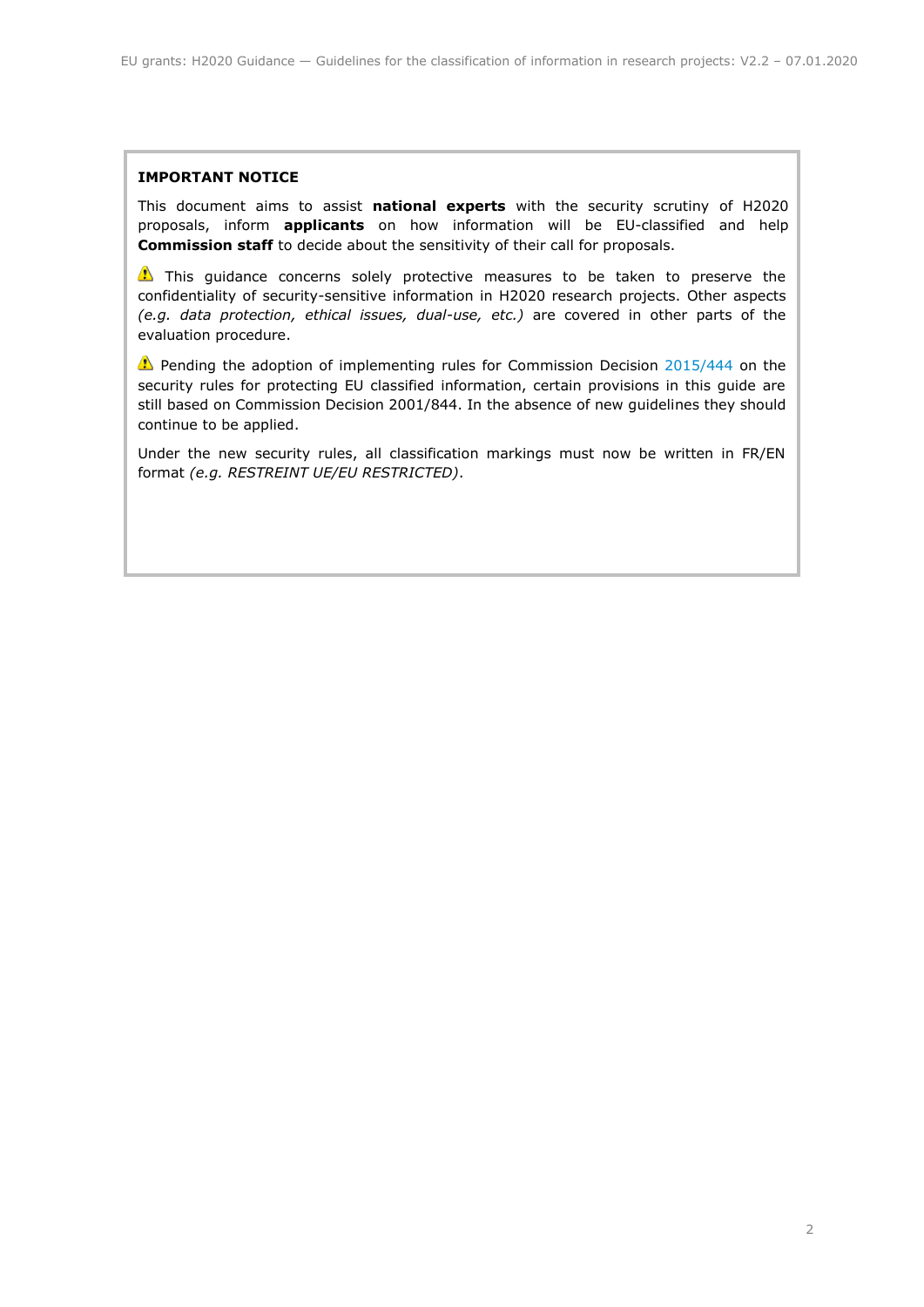| <b>HISTORY OF CHANGES</b> |                                   |                                                                                                         |  |
|---------------------------|-----------------------------------|---------------------------------------------------------------------------------------------------------|--|
| <b>Version</b>            | <b>Publication</b><br><b>Date</b> | Change                                                                                                  |  |
| 1.0                       | 11.07.2013                        | Initial version<br>٠                                                                                    |  |
| 2.0                       | 23.02.2015                        | DGT and LS redraft<br>$\blacksquare$                                                                    |  |
| 2.1                       | 21.10.2016                        | Change of title. Small changes.<br>٠<br>LS validation of new sections 3.8 and 3.9                       |  |
| 2.2                       | 07.01.2020                        | Updated to VM 4.0 / PP > FTP. Updated GoFund links. Change of<br>٠<br>header (PP Document to EU grants) |  |

# **TABLE OF CONTENTS**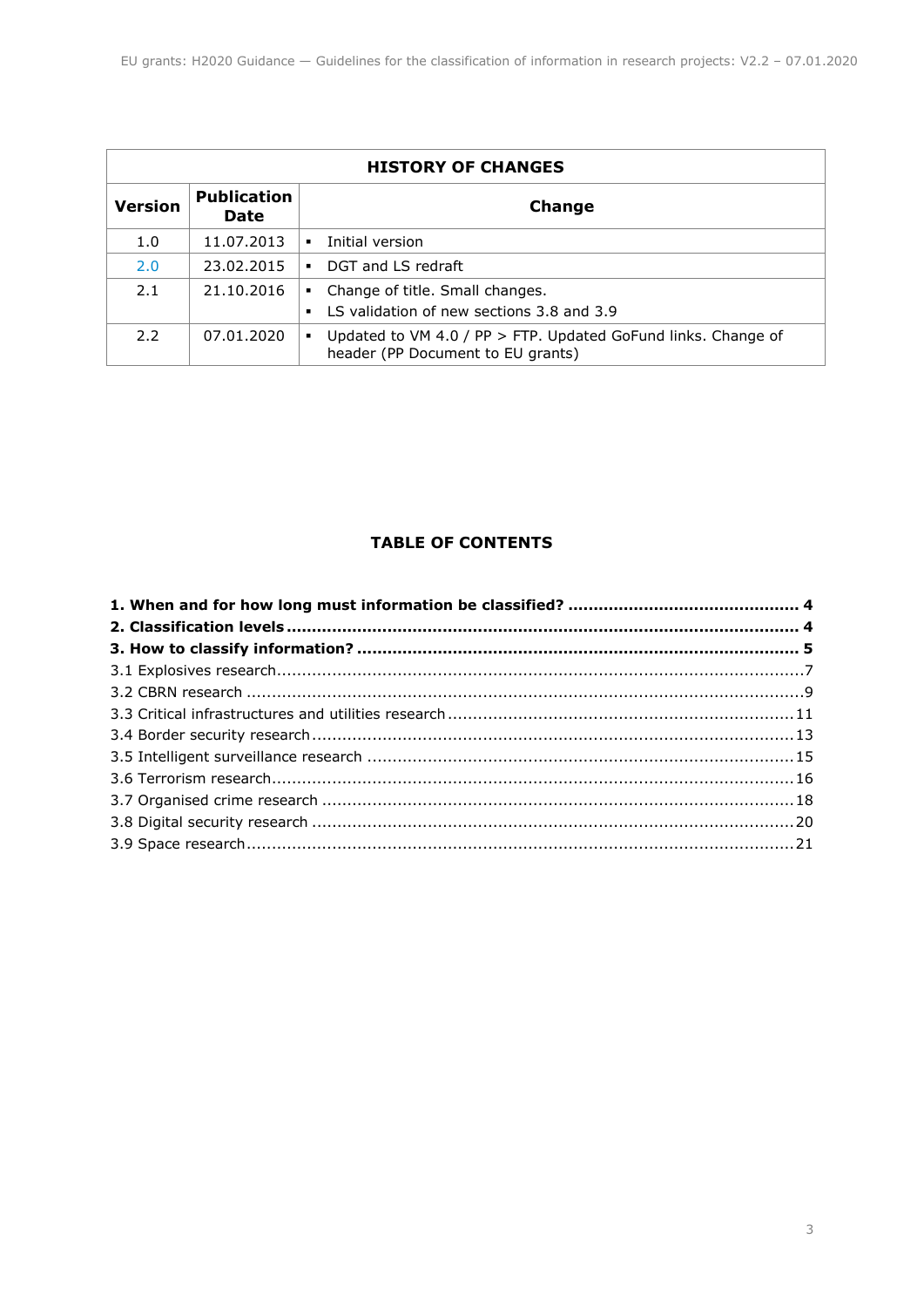# <span id="page-3-0"></span>**1. When and for how long must information be classified?**

Under the Decision 2015/444<sup>1</sup> , information must be classified if its **unauthorised disclosure could adversely impact the interests** of the EU or of one (or more) of its Member States.

*Example: some of the information produced by a project could potentially be used to plan terrorist attacks or avoid detection of criminal activities*

To minimise costs and restrictions caused by classifying project information, the classification will be for a limited time  $-$  after which classification will be reviewed and possibly downgraded, declassified or even extended.

Classification of information may be combined with other **security recommendations (REC)** *(e.g. limited dissemination, creation of a security advisory group, limiting the level of detail, using a fake scenario, excluding the use of classified information, etc.).*

# <span id="page-3-1"></span>**2. Classification levels**

There are four **levels of classification**: 2

TRÈS SECRET UE/EU TOP-SECRET **(TS-UE)**

**T** TRES SECRET UE/EU TOP-SECRET is NOT used for the security scrutiny of research proposals.

SECRET UE/EU SECRET (**SEC-UE**)

Use this classification for information which could *seriously harm* essential EU or national interests.

*Example: threatening of life or the serious prejudicing of public order or individual security and liberty*

CONFIDENTIEL UE/EU CONFIDENTIAL **(CON-UE)**

Use this for information which could *harm* essential EU or national interests.

*Example: inception of damage to the operational effectiveness or security of a Member State or other State's forces or to the effectiveness of valuable security or intelligence operations*

RESTREINT UE/EU RESTRICTED **(RES-UE)**

Use this for information which could be **disadvantageous** to those interests.

<sup>-</sup><sup>1</sup> *See Commission Decision (EU, Euratom) 2015/444 of 13 March 2015 on the security rules for protecting EU classified information (OJ L 72, 17.3.2015, p.53.)*

<sup>2</sup> *See. Commission Decision (EU, Euratom) 2015/444 of 13 March 2015 on the security rules for protecting EU classified information (OJ L 72, 17.3.2015, p.53.)*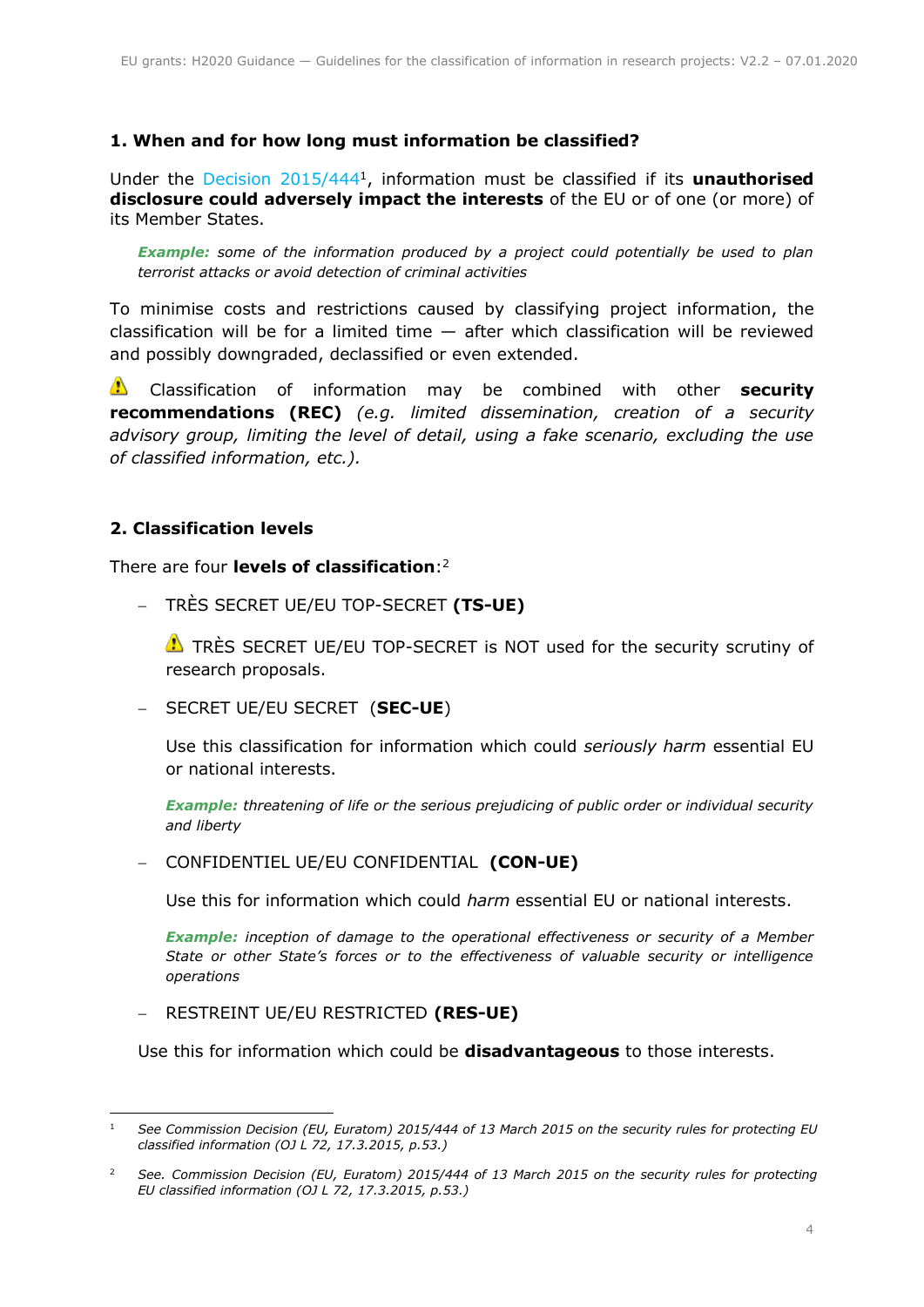*Example: information which could potentially make it more difficult to maintain the operational effectiveness or security of Member States or other State's forces*

# <span id="page-4-0"></span>**3. How to classify information?**

The classification of information produced by research projects will normally depend on two parameters:

- the **subject-matter** of the research:
	- **explosives**
	- **CBRN**
	- **critical infrastructure and utilities**
	- **border security**
	- **intelligent surveillance**
	- **terrorism**
	- **organised crime**
	- **digital security**
	- **space**

# AND

- the **type** of the research/results and whether it is being done in simulated environments (*e.g. serious gaming, etc.)* or in real world experimentation
	- **threat assessments** (i.e. estimation of the likelihood of a malicious act against an asset, with particular reference to factors such as intention, capacity and potential impact)
	- **vulnerability assessments** (i.e. description of gaps or weaknesses in networks, services, systems, assets, operations or processes which can be exploited during malicious acts, and often contain suggestions to eliminate or diminish these weaknesses)
	- **specifications** (i.e. exact guidelines on the design, composition, manufacture, maintenance or operation of threat substances or countermeasure substances, technologies and procedures)
	- **capability assessments** (i.e. description of the ability of an asset, system, network, service or authority to fulfil its intended role — and in particular the capacity of units, installations, systems, technologies, substances and personnel that have security-related functions to carry these out successfully)
	- **incidents/scenarios** (i.e. detailed information on real-life security incidents and potential threat scenarios: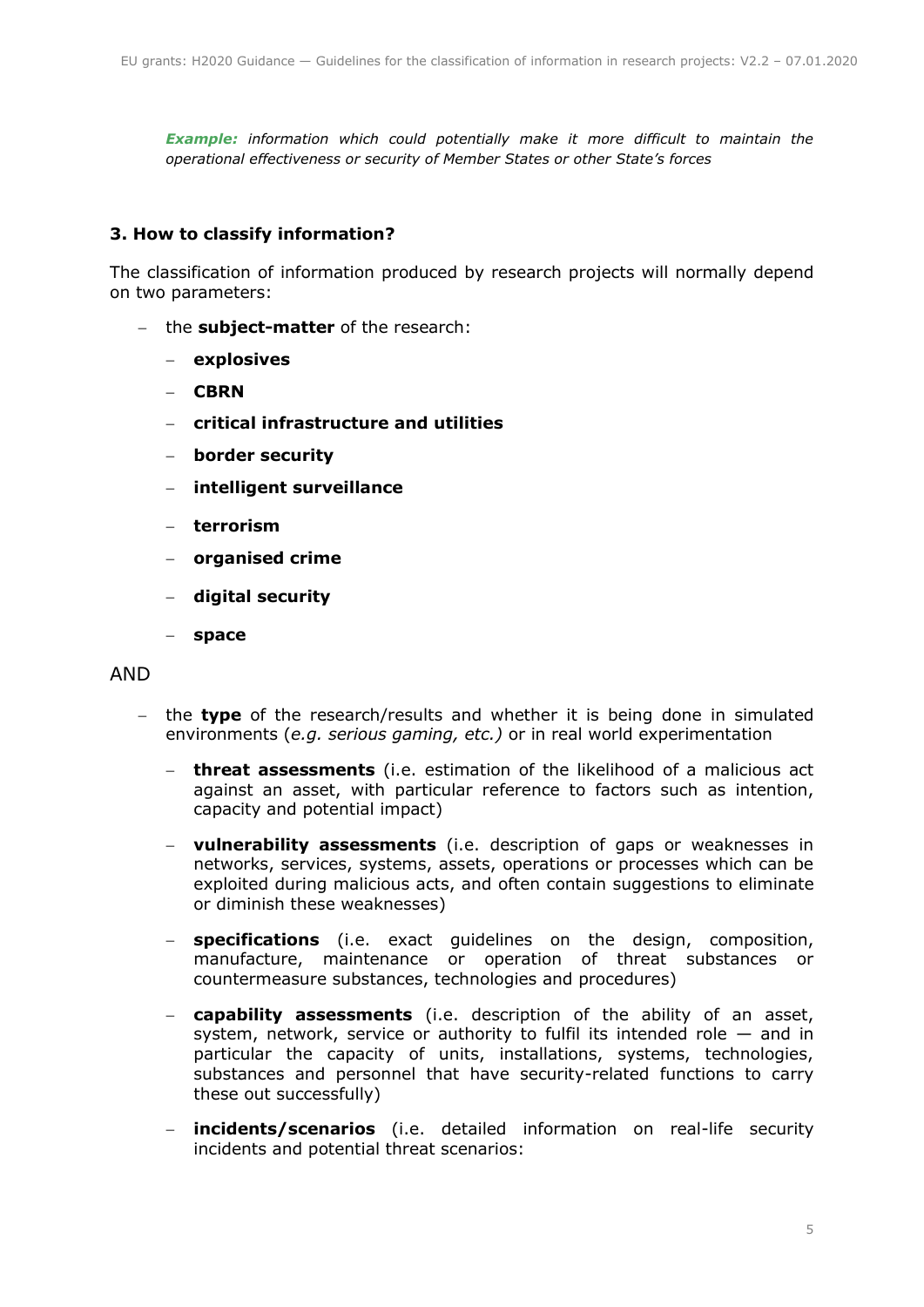- on past incidents (often including details not otherwise publicly available, demonstrating the real-life effects of particular attack methods or security gaps which have since been addressed)
- on devised scenarios (commonly derived directly from existing vulnerabilities, but normally with a lower level of detail, particularly of the attack preparation phase)).

These categories are not exhaustive, and may overlap.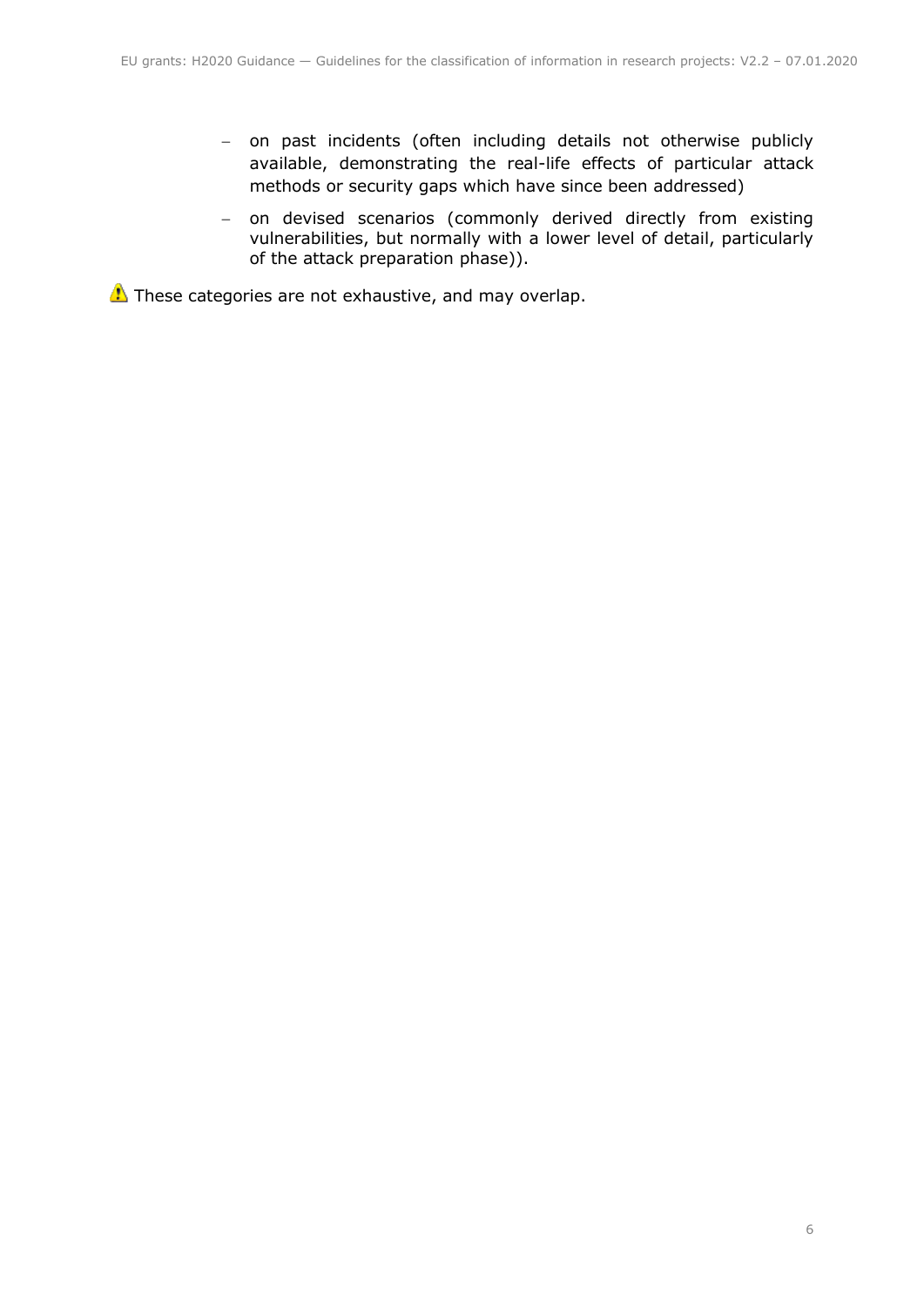# <span id="page-6-0"></span>**3.1 Explosives research**

# **What?**

'**Explosives**' are solid or liquid substances (or mixtures of substances) which are capable  $-$  by chemical reaction  $-$  of producing gas at such a temperature, pressure and speed as to cause damage to the surroundings.<sup>3</sup>

# **How to deal with threat assessments?**

Information on *e.g. the availability of precursors, the manufacturing capabilities of adversaries and the effectiveness of explosives they produce* should be classified CONFIDENTIEL UE/EU CONFIDENTIAL. If it adds value *(e.g. by prioritising these threats)*, it should be classified SECRET UE/EU SECRET.

#### **How to deal with vulnerability assessments?**

Assessments of *e.g. current capacity to detect explosives and mitigate explosions (which may include a critical analysis of existing practices or extant abilities)* should be classified CONFIDENTIEL UE/EU CONFIDENTIAL.

## **How to deal with specifications?**

Specifications relating to explosives may refer to threat substances or to countermeasures.

Specifications for the manufacture, safe handling or chemical and operational characteristics of threat substances should be classified CONFIDENTIEL UE/EU CONFIDENTIAL. This includes in principle recipes for homemade explosives (HMEs). If the recipes have been validated or experimentally assessed, they should however be classified SECRET UE/EU SECRET. HME recipes that were already publicly available when the applicants applied for funding *(such as manufacturing instructions published on the internet)* do not need to be classified.

The name, chemical characteristics and operation of inhibitors used in countermeasures should be classified CONFIDENTIEL UE/EU CONFIDENTIAL. Research on the removal or attempted removal of inhibitors should be classified SECRET UE/EU SECRET.

The design, characteristics, operation and requirements of, and prototypes for, key functional devices used as components in detection *(such as samplers, sensors, lasers and lidars)* should be classified RESTREINT UE/EU RESTRICTED. Details of soft detection methods, such as data mining, online HME resources discovery and social media analysis techniques, should also be classified RESTREINT UE/EU RESTRICTED.

The design, characteristics and operation of, and prototypes for, chemical or physical mitigation and containment countermeasures should be classified RESTREINT UE/EU RESTRICTED.

Information concerning forensic methods and procedures, such as protocols for forensic sampling, methods of forensic analysis and detailed information on crime scene procedures should be classified RESTREINT UE/EU RESTRICTED.

<sup>-</sup><sup>3</sup> *See Regulation (EC) No 1272/2008 of the European Parliament and of the Council of 16 December 2008 on Classification, Labelling and Packaging of Substances and Mixtures, Amending and Repealing Directives 67/548/EEC, 1999/45/EC and amending Regulation (EC) No 1907/2006. (O.J. L 35, 31.12.2008, p. 1-1355)*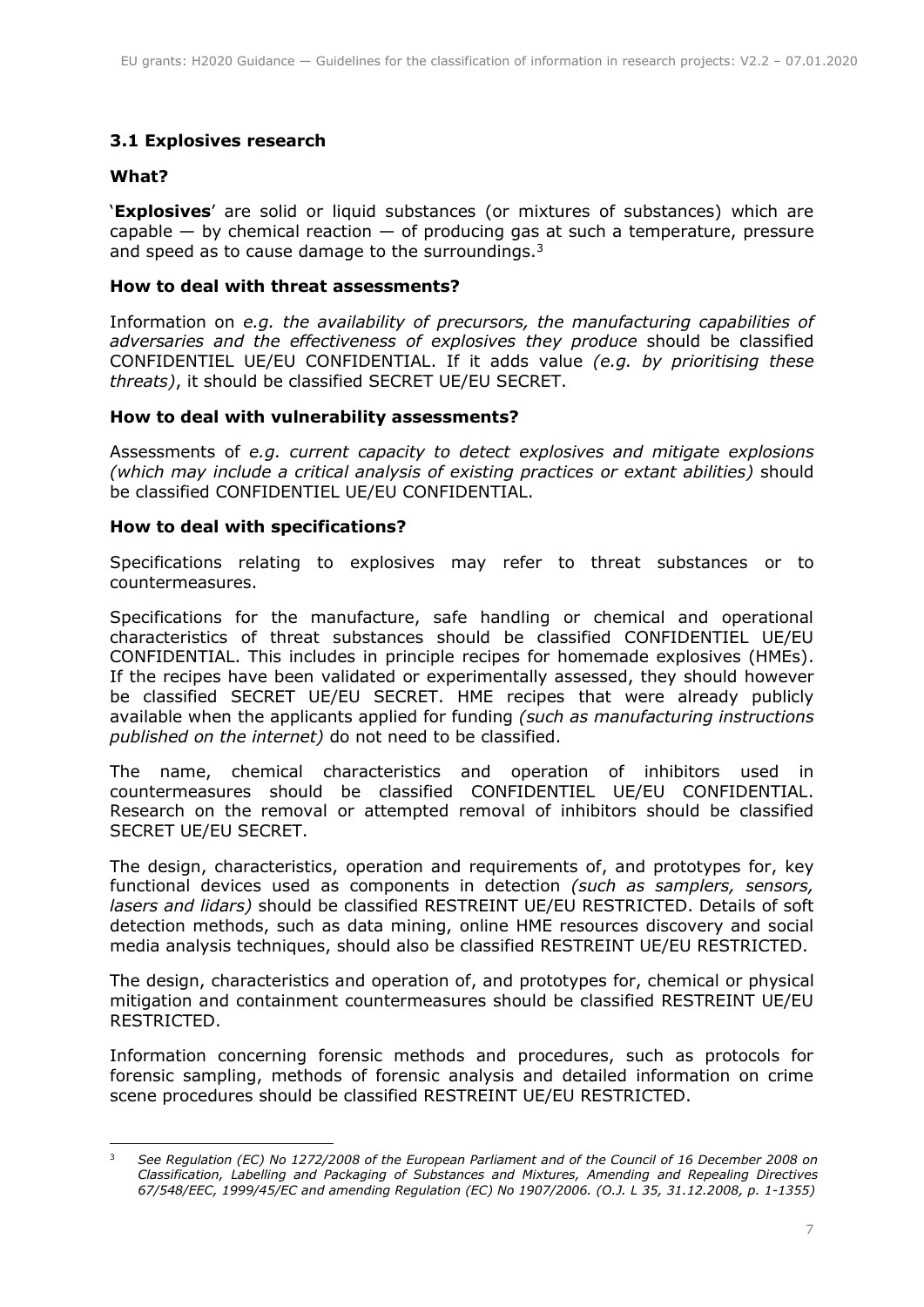# **How to deal with capability assessments?**

Detailed information or test reports on the capabilities of beyond the state-of-the-art detection subsystems *(such as spectroscopic subsystems)* should be classified CONFIDENTIEL UE/EU CONFIDENTIAL. Demonstrations of systems in selected scenarios, evaluations of detection devices and assessments of the performance of mitigation and neutralisation methods should be classified RESTREINT UE/EU RESTRICTED.

## **How to deal with incidents/scenarios?**

Detailed scenarios (and any risk analysis or guidance tools that feature detailed scenarios), potential consequences or responses should be classified RESTREINT UE/EU RESTRICTED, as should detailed accounts of individual real-life incidents which may contain information not publicly available. Incident information to which value has been added *(e.g. itemised attack databases, matrices of IED events or detailed analyses of numerous incidents)* should be classified CONFIDENTIEL UE/EU CONFIDENTIAL.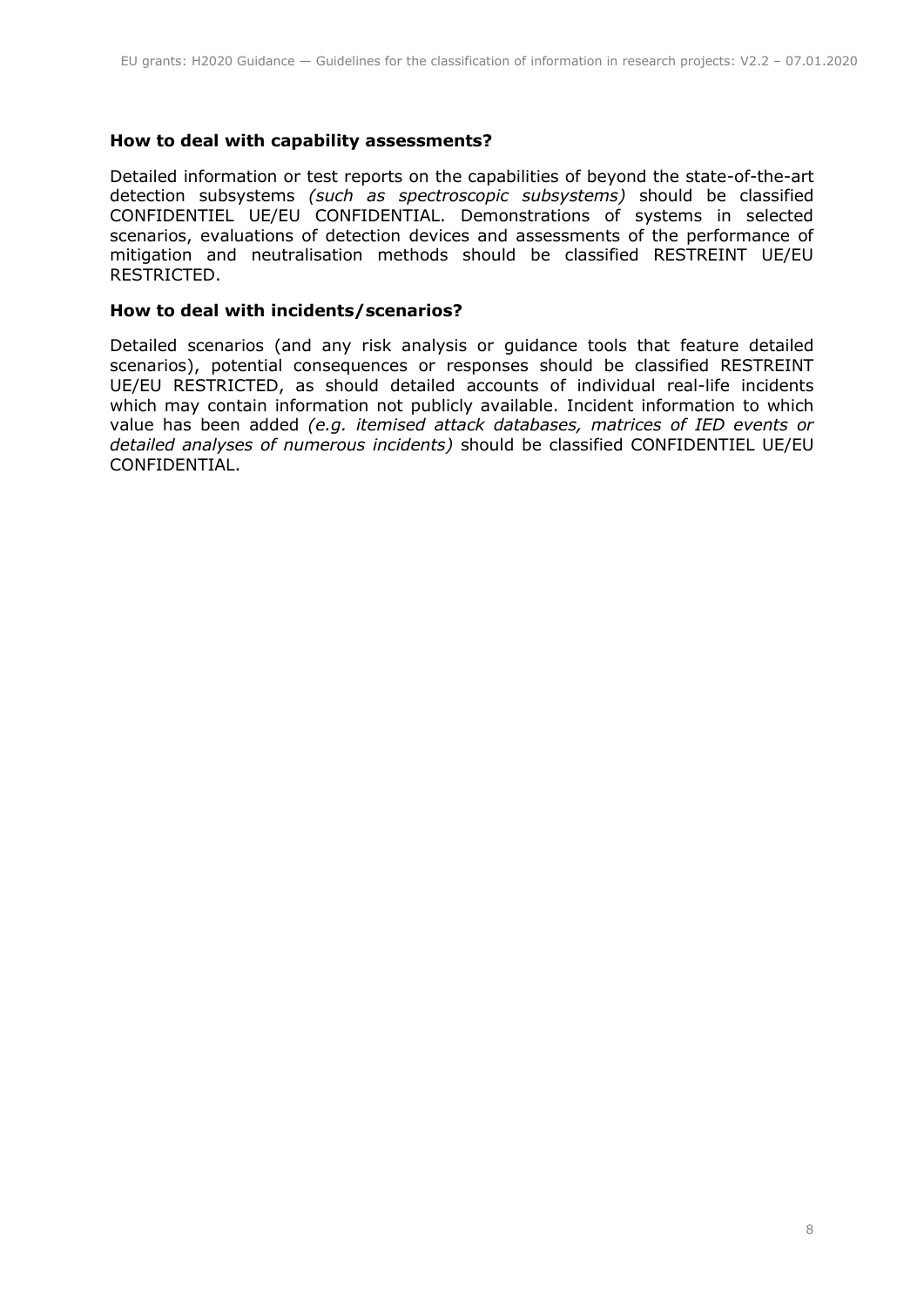# <span id="page-8-0"></span>**3.2 CBRN research**

# **What?**

'**CBRN**' means chemical, biological, radiological or nuclear substances and materials.

CBRN research covers research on:

- malicious use of CBRN ('preventive CBRN research') and
- preparedness and response to accidental, man-made or natural incidents.

#### **How to deal with threat assessments?**

Threat assessment information, which usually concern the availability of threat substances and the hazard that individual substances pose to European and national security, should be classified RESTREINT UE/EU RESTRICTED.

## **How to deal with vulnerability assessments?**

Vulnerability refers mainly to the ability to detect and neutralise CBRN threat substances; this may include assessments of the susceptibility of certain organisms to particular threat substances. Such research should be classified RESTREINT UE/EU RESTRICTED. Vulnerability assessments that take a system-of-systems approach (incorporating gap analyses of a wide range of infrastructures, countermeasures and operations) should be classified SECRET UE/EU SECRET.

#### **How to deal with specifications?**

CBRN research referring to specifications for threat substances (their manufacture, characteristics, operation and effects) or to countermeasures (their design, operation and requirements) should be classified as follows:

Detailed information on threat substances *(e.g. toxicity and dose response information)* that is beyond the state-of-the-art should be classified RESTREINT UE/EU RESTRICTED.

Information on CBRN countermeasures (detection devices, treatment devices and forensic tools) should be classified as follows:

The design, proofs of concept, characteristics, operation and requirements of, and prototypes for, key functional devices for use in detection *(such as samplers, plastic scintillators and sensors)* should be classified RESTREINT UE/EU RESTRICTED. Systems-level information *(such as operating systems, platforms, software and algorithms)* should also be classified RESTREINT UE/EU RESTRICTED.

The design, proofs of concept, characteristics, operation and requirements of, and prototypes for, key functional devices for use in treatment, if precise, should be classified RESTREINT UE/EU RESTRICTED, as should detailed operational information on treatment processes.

The design, proofs of concept, characteristics, operation and requirements of, and prototypes for, key functional devices, tools, processes, protocols or systems with forensic functions *(such as discriminating between strains or determining whether CBRN substances have been intentionally introduced)* should be classified RESTREINT UE/EU RESTRICTED.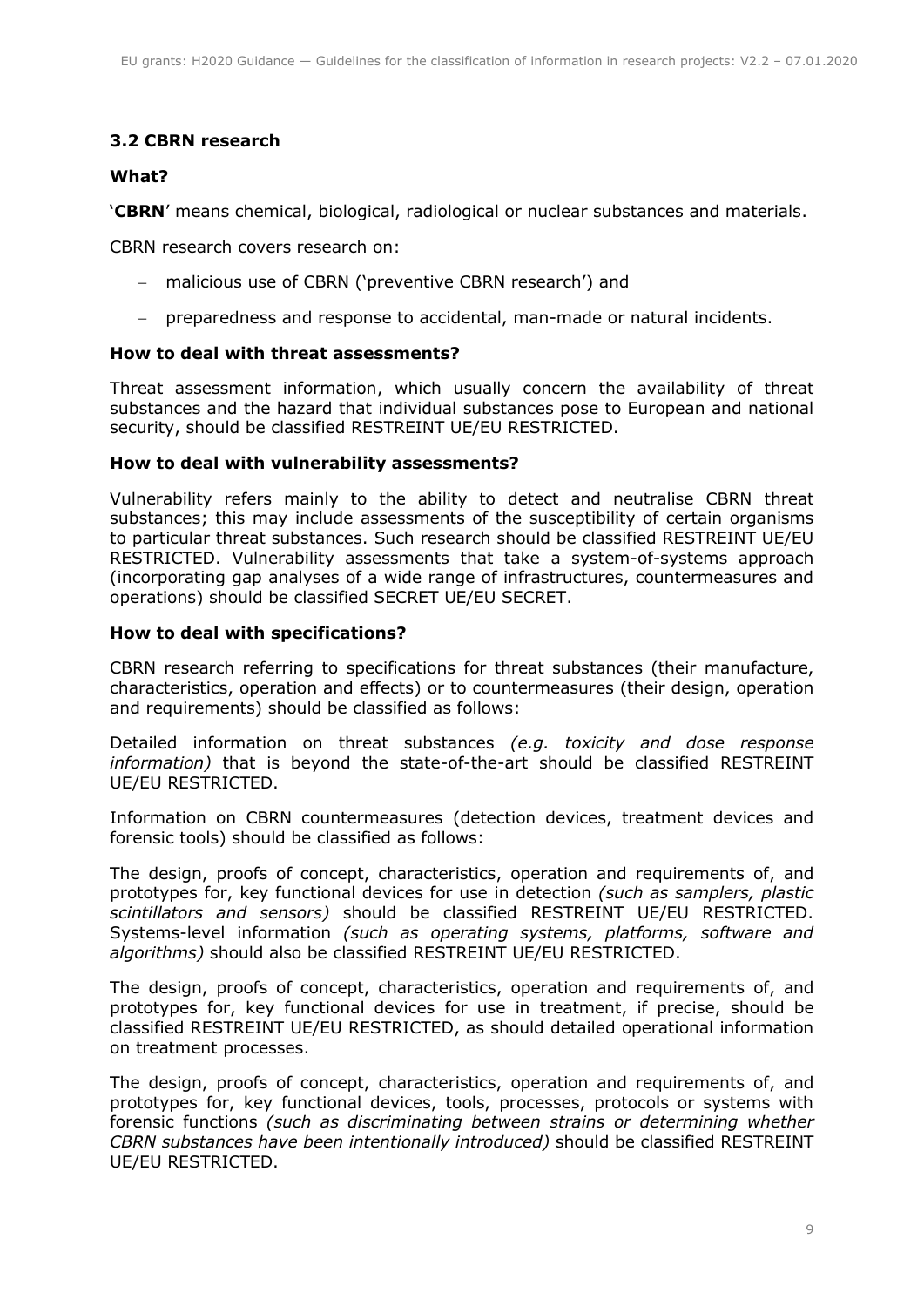# **How to deal with capability assessments?**

Assessments, demonstrations or test reports on the capabilities of beyond the stateof-the-art CBRN detection or neutralisation devices in laboratory or simulated environments should be classified RESTREINT UE/EU RESTRICTED.

Demonstration and test reports, or other detailed information, on the performance of beyond the state-of-the-art CBRN detection or neutralisation devices in real-life environments *(such as identifiable water treatment plants)* should be classified CONFIDENTIEL UE/EU CONFIDENTIAL.

Other capability-related information *(such as analyses of detection limits, evaluations of particular systems software or detailed examples of use cases)* should be classified RESTREINT UE/EU RESTRICTED.

#### **How to deal with incidents/scenarios?**

Databases on CBRN incidents, analyses of the factors influencing the impact and course of past CBRN events and detailed information on possible CBRN scenarios should be classified RESTREINT UE/EU RESTRICTED.

Detailed information on possible CBRN scenarios based on specific, identifiable, reallife settings should be classified CONFIDENTIEL UE/EU CONFIDENTIAL.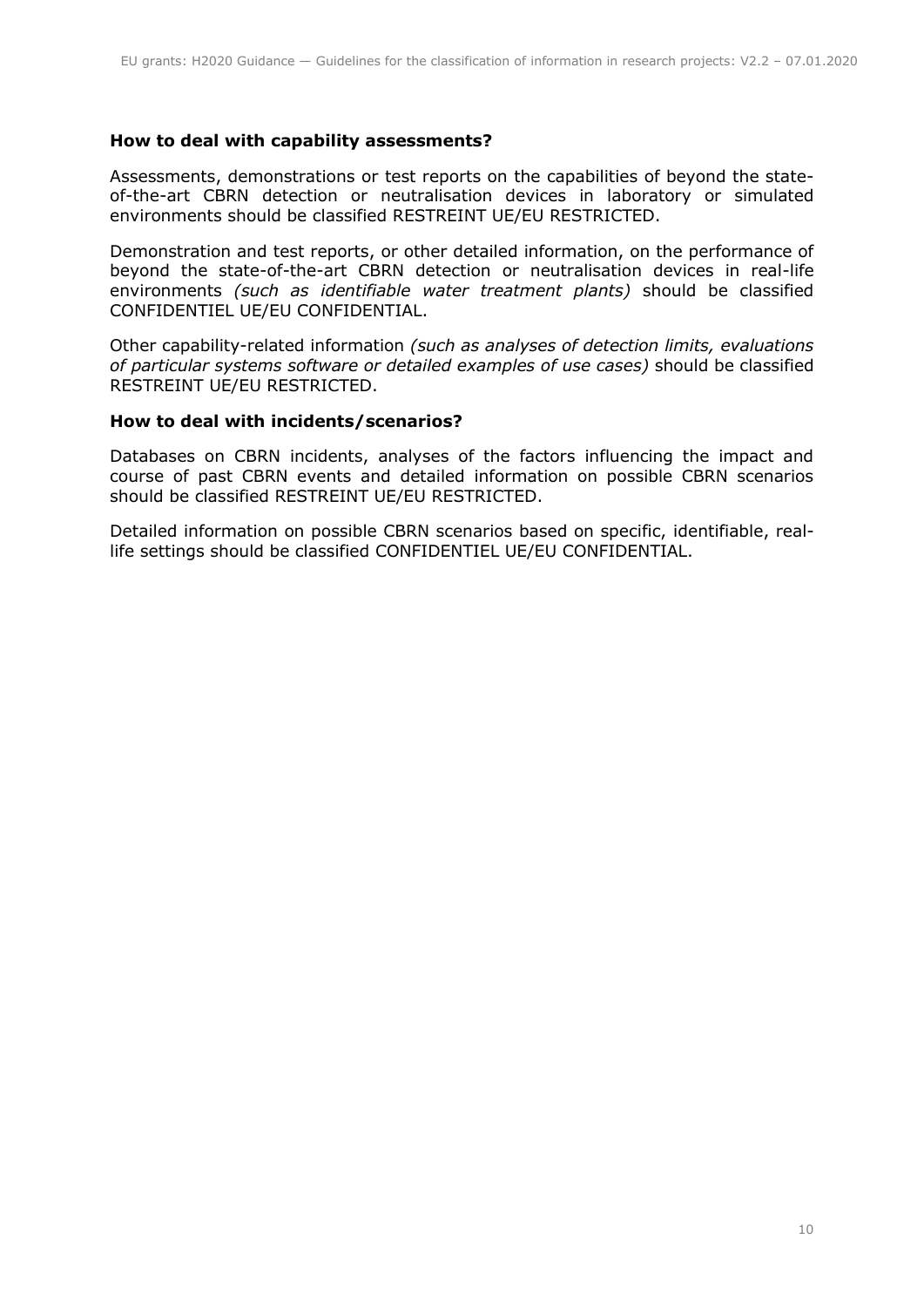# <span id="page-10-0"></span>**3.3 Critical infrastructure and utilities research**

# **What?**

'**Critical infrastructures and utilities**' are assets and systems *(e.g. buildings and urban areas; energy, water, transport and communications networks; supply chains; financial infrastructures, etc.)* which are essential for maintaining vital social functions *(health, safety, security, economic or social well-being)*<sup>4</sup> .

#### **How to deal with threat assessments?**

Analyses of man-made threats to infrastructure should be classified RESTREINT UE/EU RESTRICTED. If they add value *(e.g. by prioritising threats)*, they should be classified CONFIDENTIEL UE/EU CONFIDENTIAL.

#### **How to deal with vulnerability assessments?**

Detailed gap analyses intrinsic to specific infrastructure and assessments of current security systems, technologies and processes and other extant security solutions should be classified RESTREINT UE/EU RESTRICTED. If they add value *(e.g. by including criticality analyses, highly detailed case studies, vulnerability modelling of supply systems or vulnerability assessment methodologies)* they should be classified CONFIDENTIEL UE/EU CONFIDENTIAL.

Given the specific threat of terrorist attacks on aviation infrastructure, vulnerability analyses of both passenger and cargo security solutions and processes should also be classified CONFIDENTIEL UE/EU CONFIDENTIAL.

#### **How to deal with specifications?**

The design, specifications and operation of software tools and platforms to prevent and detect attacks on infrastructure and the design, specifications and operation of architectural security solutions for utilities should be classified RESTREINT UE/EU RESTRICTED.

Detailed detection techniques for early-warning and event analysis *(such as those for use in public transport and urban environments)* and the definition of the data sources to be used should be classified RESTREINT UE/EU RESTRICTED.

Information on sensor networks *(such as those used to identify potential incidents in energy grids, ICT systems or water supply systems)* should be classified RESTREINT UE/EU RESTRICTED. Automated analysis of sensor data, the algorithms used and detailed information on other qualitative and quantitative tools to detect security threats should be classified RESTREINT UE/EU RESTRICTED.

Detailed specifications of organisational and operational processes regarding distribution networks and supply chains *(such as postal systems)* should be classified RESTREINT UE/EU RESTRICTED.

Again, given the higher threat level, the design, specifications and operation of beyond the state-of-the-art screening and detection systems for aviation purposes should be classified CONFIDENTIEL UE/EU CONFIDENTIAL, as should detailed

<sup>-</sup>*<sup>4</sup> See Council Directive 2008/114/EC of 8 December 2008 on the identification and designation of European critical infrastructures and the assessment of the need to improve their protection (OJ L 345, 23.12.2008, p. 77)*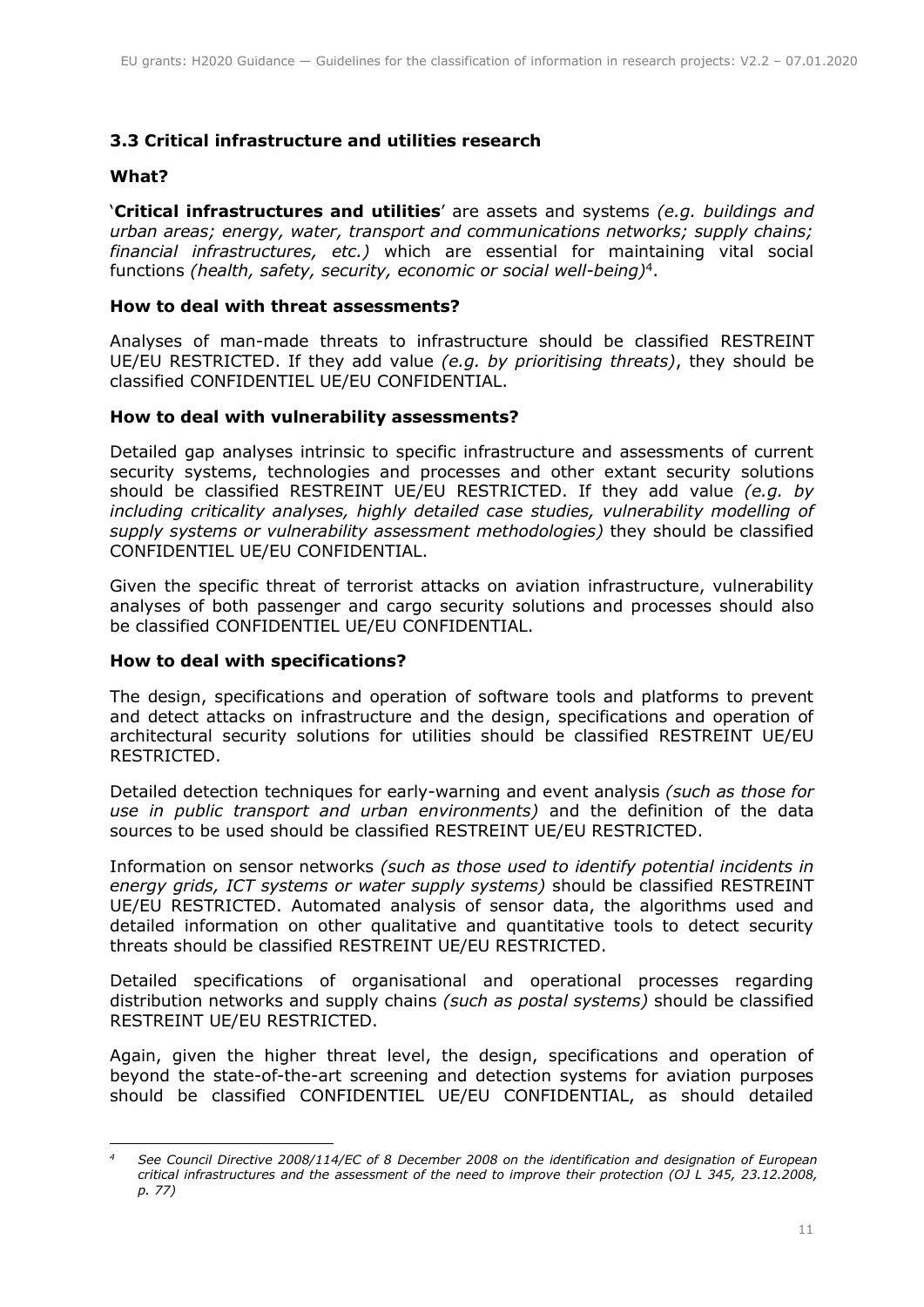information on airport checkpoint design and procedures. Detailed information on air cargo supply chains should be classified RESTREINT UE/EU RESTRICTED, like other supply chains.

# **How to deal with capability assessments?**

Reports on the performance of systems installed in infrastructure *(such as power plants or water treatment plants)* should be classified CONFIDENTIEL UE/EU CONFIDENTIAL.

The performance of completed detection and security systems in simulated environments *(such as demonstrations of early-warning systems or physical security solutions for buildings)* should be classified RESTREINT UE/EU RESTRICTED.

The capabilities of aviation detection equipment and processes in simulated environments should be classified CONFIDENTIEL UE/EU CONFIDENTIAL.

#### **How to deal with incidents/scenarios assessments?**

Detailed information on scenarios and incidents involving attacks on critical infrastructure should be classified RESTREINT UE/EU RESTRICTED. If it adds value *(e.g. by including in-depth quantitative analyses of the potential or actual consequences (human, functional or financial) of such actions)*, it should be classified CONFIDENTIEL UE/EU CONFIDENTIAL.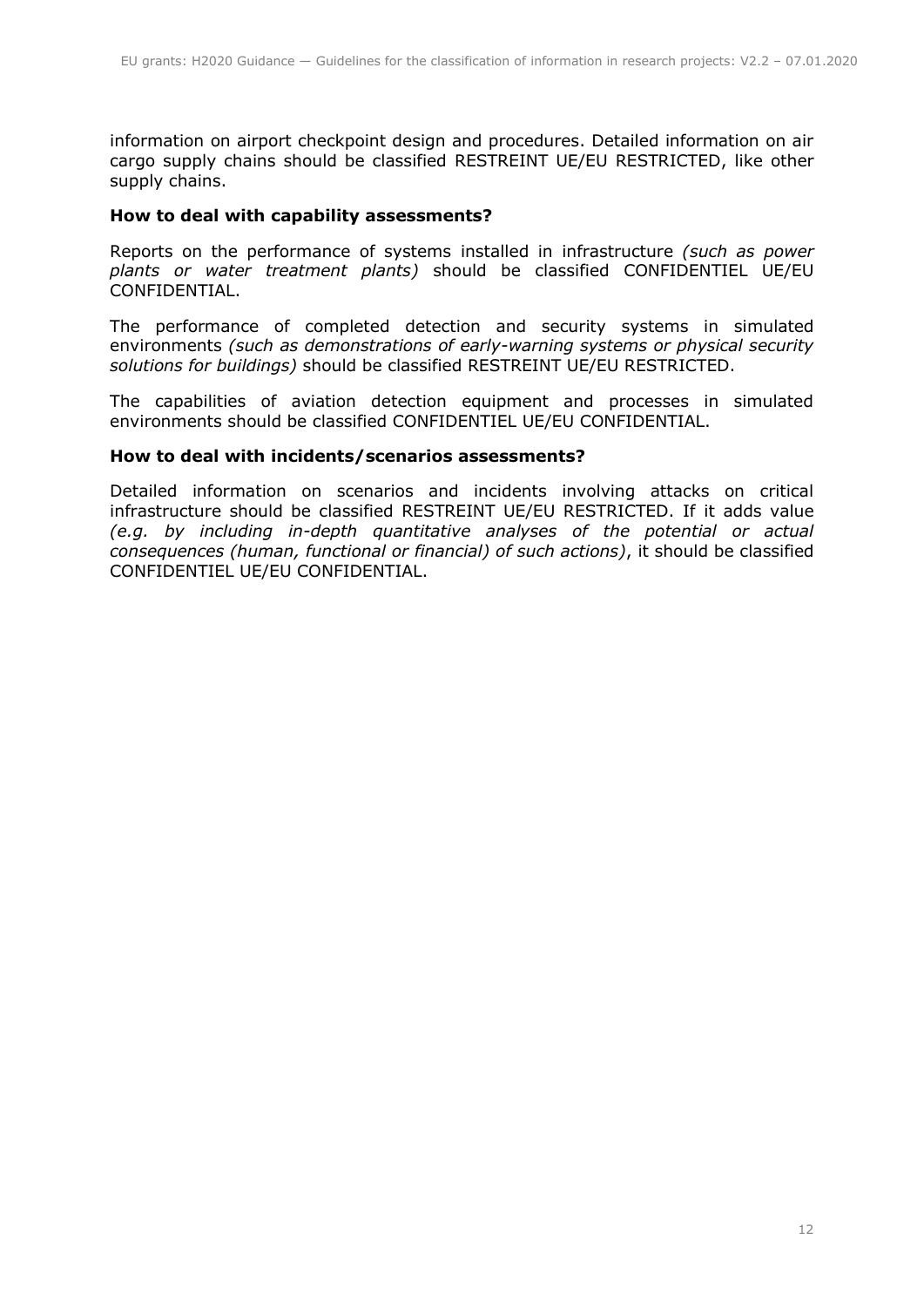# <span id="page-12-0"></span>**3.4 Border security research**

# **What?**

'**Border security**' covers, for instance:

- monitoring of authorised crossing points, including the verification of legal entry of persons into a territory and the inspection of persons, objects and vehicles to detect and prevent threats to security
- monitoring of unauthorised crossing points

It concerns the EU as a whole, the Schengen area, individual EU countries and possibly associated countries.

#### **How to deal with threat assessments?**

Threat analyses should be classified RESTREINT UE/EU RESTRICTED. If they add value *(e.g. by prioritising the threats)*, they should be classified CONFIDENTIEL UE/EU CONFIDENTIAL.

#### **How to deal with vulnerability assessments?**

In-depth gap analyses, user requirements or detailed inventories of existing capabilities in border security systems, assets, technologies, operations or processes should be classified RESTREINT UE/EU RESTRICTED. If they add value *(e.g. by including criticality analyses or highly detailed case studies)*, they should be classified CONFIDENTIEL UE/EU CONFIDENTIAL.

## **How to deal with specifications?**

Detailed information on the design, characteristics, operation and requirements of, and prototypes for, key functional devices for use in border security, such as sensors and radars, should be classified RESTREINT UE/EU RESTRICTED.

Systems information *(such as the functional or technical architecture, operating systems, platforms, software and algorithms)* should be classified RESTREINT UE/EU RESTRICTED.

Information on the design, characteristics, pattern recognition, operation and requirements of X-ray devices, specifically those used on cargo, should be classified CONFIDENTIEL UE/EU CONFIDENTIAL.

Detailed information on operational processes should be classified RESTREINT UE/EU RESTRICTED. This includes information on communication and interoperability *(such as frequencies used, data rates and communication protocols)*.

## **How to deal with capability assessments?**

Reports on the performance of key functional devices *(such as sensors or radars)* and of completed systems in simulated environments should be classified RESTREINT UE/EU RESTRICTED. Evaluations of the performance of key functional devices and systems installed in real-life sites should also be classified RESTREINT UE/EU RESTRICTED.

Detailed information on the capabilities of X-ray scanning equipment used on cargo *(such as detection limits)* should be classified CONFIDENTIEL UE/EU CONFIDENTIAL.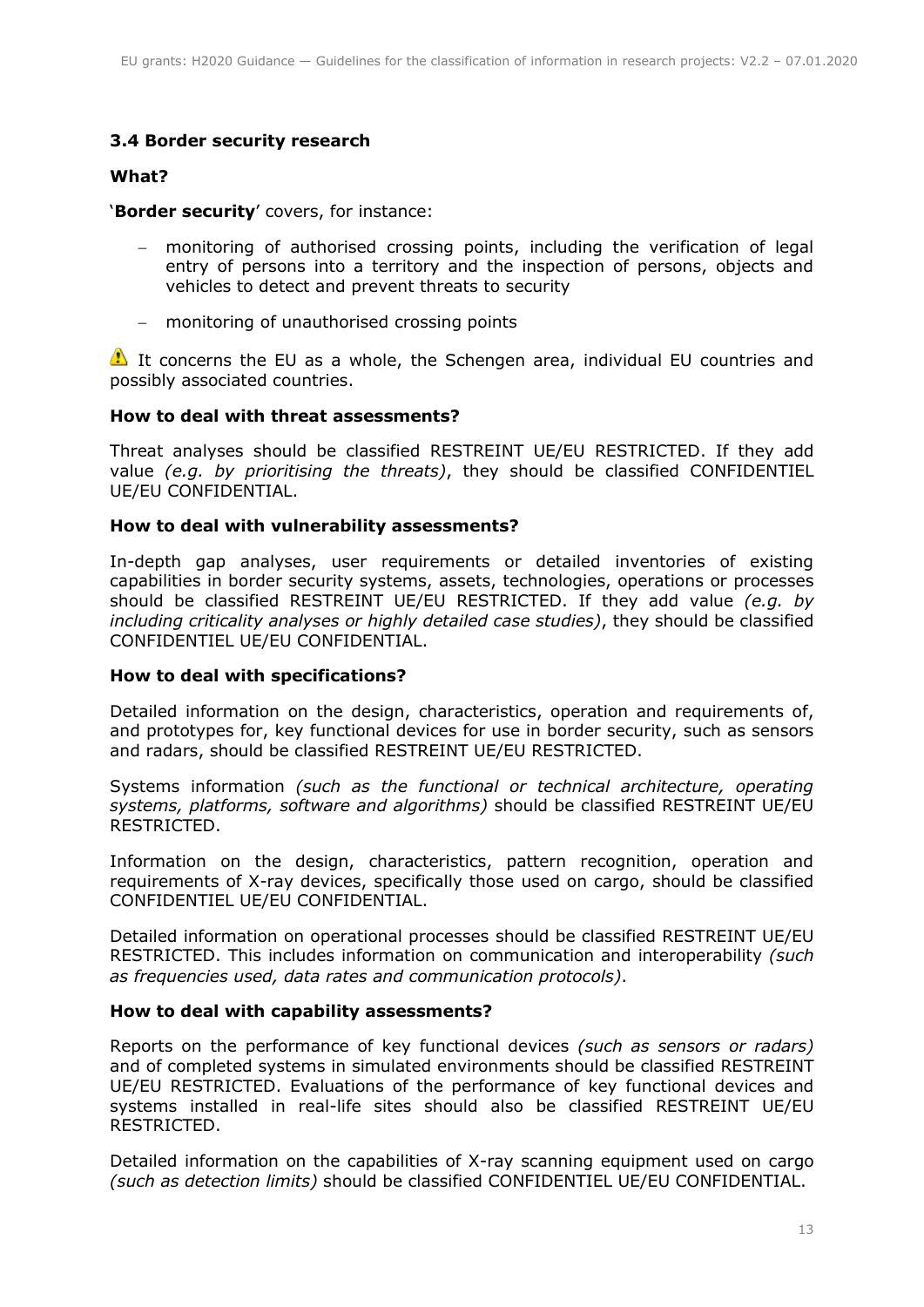# **How to deal with incidents/scenarios?**

Detailed information on previous incidents or in-depth scenarios for potential events should be classified RESTREINT UE/EU RESTRICTED.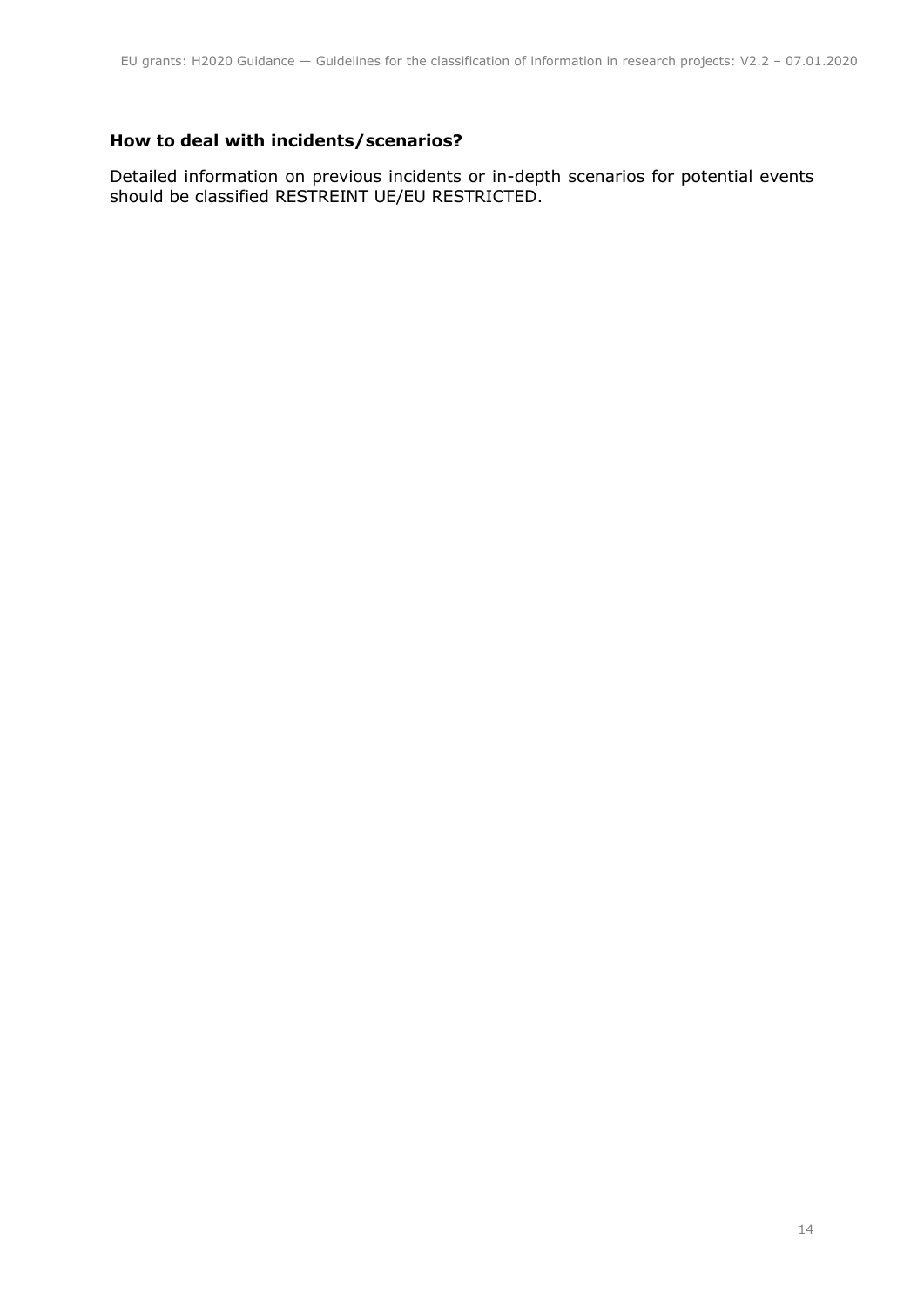# <span id="page-14-0"></span>**3.5 Intelligent surveillance research**

## **What?**

'**Intelligent surveillance**' means the use of pattern recognition and other artificial intelligence techniques to analyse data obtained from more conventional security devices, with the aim of identifying behaviour deemed suspicious or anomalous with regard to the given legal and social context.

# **How to deal with…**

 $\triangle$  Classification is currently not foreseen in this area. This may change in the future.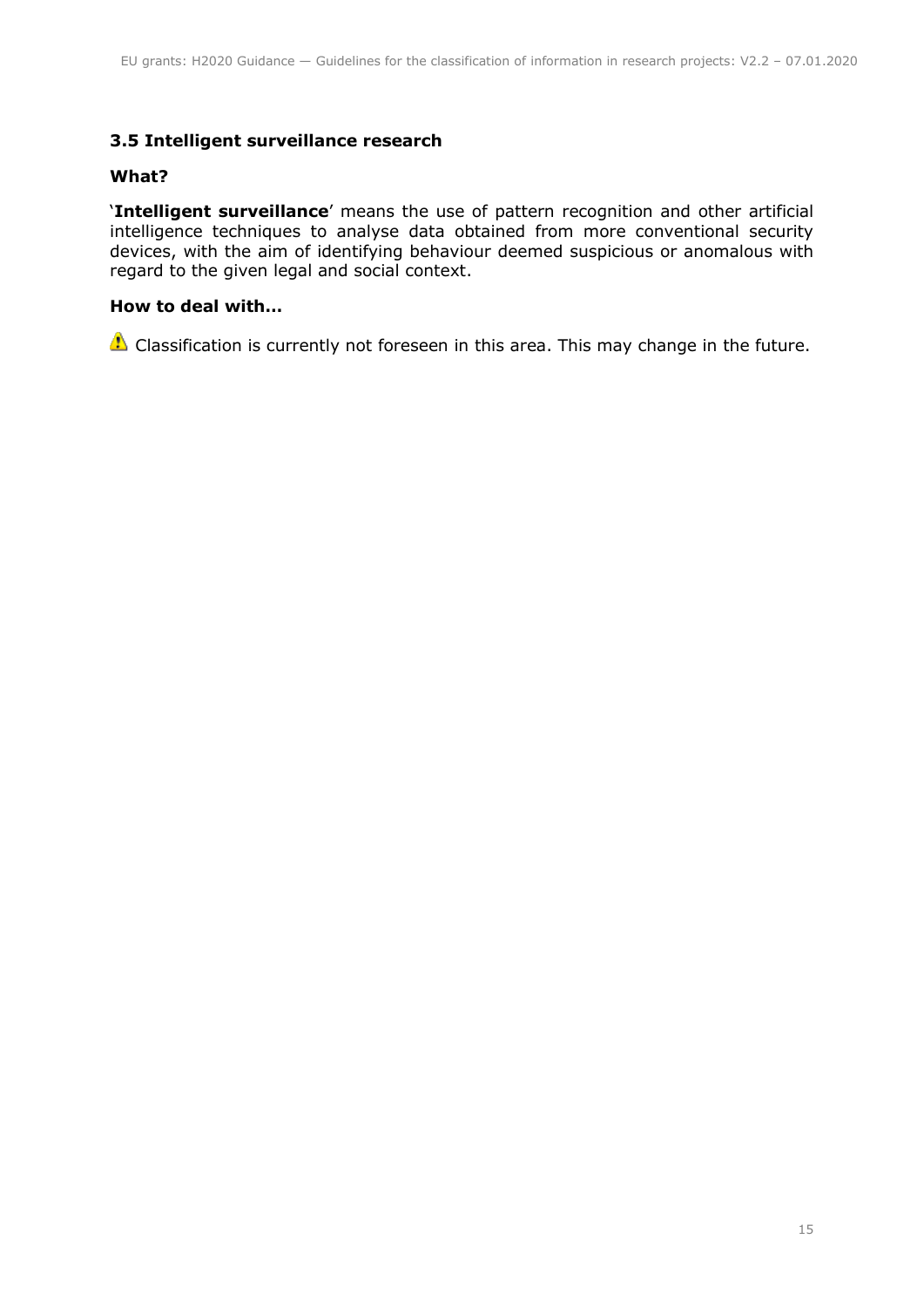# <span id="page-15-0"></span>**3.6 Terrorism research**

# **What?**

'**Terrorism**' refers to criminal offences committed with one (or more) of the following goals:

- seriously intimidating a population
- unduly compelling a government or international organisation to perform or abstain from performing any act
- seriously destabilising or destroying the fundamental political, constitutional, economic or social structures of a country or international organisation.<sup>5</sup>

#### **How to deal with threat assessments?**

Threat assessments of terrorist organisations should be classified RESTREINT UE/EU RESTRICTED.

#### **How to deal with vulnerability assessments?**

Detailed evaluations of the current capacity of law enforcement staff to predict, detect, understand and respond to terrorist strategies, attacks and activity should be classified RESTREINT UE/EU RESTRICTED. General assessments of the vulnerability of urban locations to terrorist attack should also be classified RESTREINT UE/EU RESTRICTED. *(See also Explosives and CBRN.)*

#### **How to deal with specifications?**

Information on four main types of law-enforcement measures to counter terrorism should generally be classified RESTREINT UE/EU RESTRICTED:

- prediction: anticipating the decisions, behaviour, strategies, attacks and other activities of terrorist groups (including any techniques for predicting terrorist actions, *such as decision-making and behavioural models*)
- detection: identifying terrorist operatives and their activities or plans *(e.g. through operational activities such as intelligence-gathering)* and technical information on detection devices *(such as sensors, pattern recognition, algorithms and operating systems)*
- understanding: obtaining detailed information on processes such as radicalisation *(e.g. through case studies of radicalised individuals and conceptual models detailing the radicalisation process, including information such as psychological indicators)*
- response: action based on the three previous categories *(e.g. operational and strategic information)*.

<sup>-</sup><sup>5</sup> *See Council Framework Decision of 13 June 2002 on Combating Terrorism U.N. Doc. 2002/475/JHA, (OJ L 164 22.6.2002, p. 3-7).*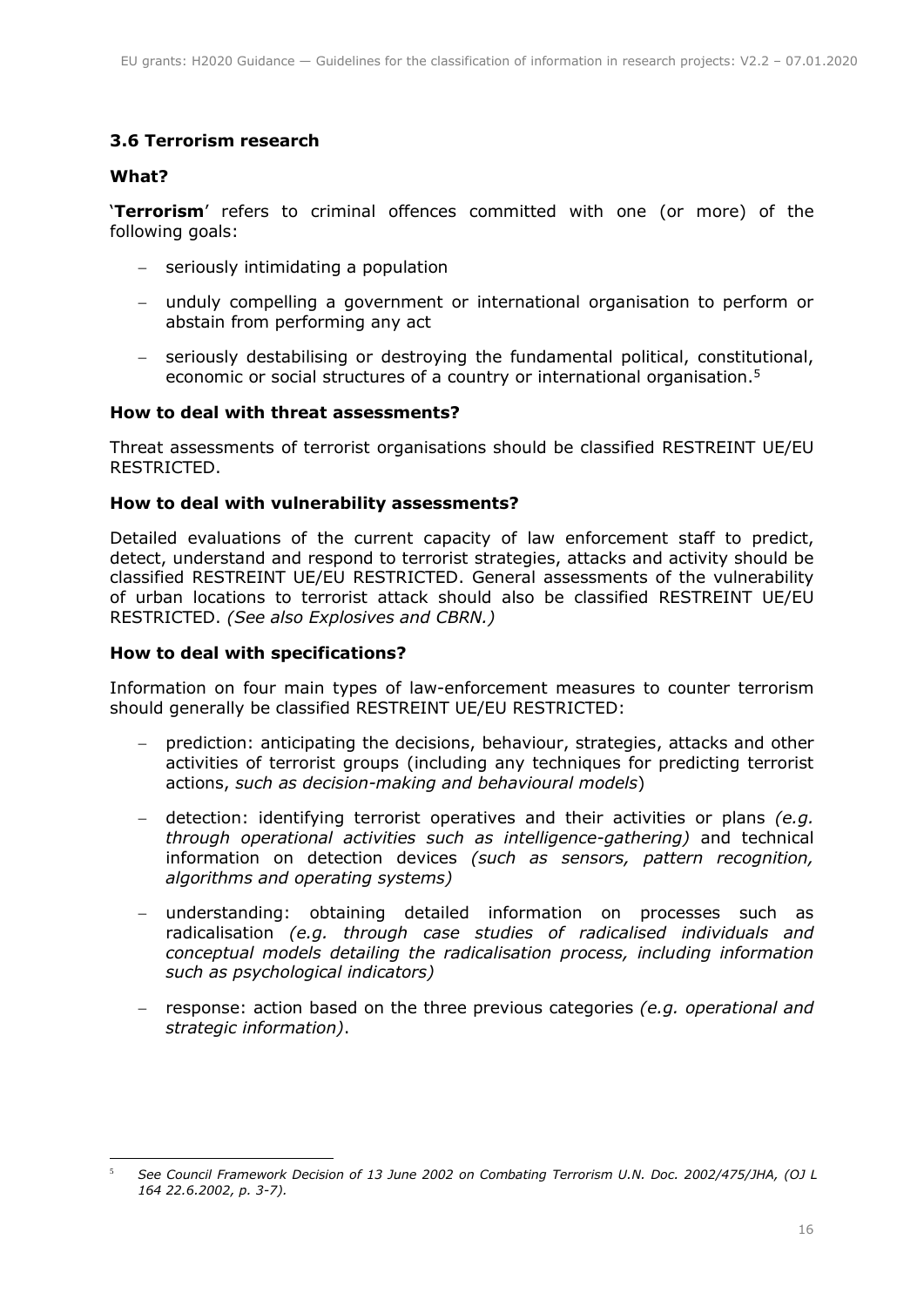# **How to deal with capability assessments?**

This covers:

- law enforcement agencies' capabilities to predict, detect and respond to terrorist activities in light of the potential advances detailed in specific projects
- the capabilities of individual state-of-the-art prediction and detection techniques and systems
- the capabilities of intervention programmes, particularly with regard to radicalisation
- the technological and operational ability of law enforcement personnel to respond to terrorist activities.

Detailed information on the performance of integrated systems to predict, detect, understand and respond to terrorism, in simulated environments, should be classified RESTREINT UE/EU RESTRICTED, as should information on the operating and technological capabilities of law enforcement personnel.

Information on the performance of integrated systems to predict, detect, understand and respond to terrorism, in real-life environments, should be classified CONFIDENTIEL UE/EU CONFIDENTIAL.

## **How to deal with incidents/scenarios?**

Detailed information on previous terrorist attacks and detailed scenarios of potential attack strategies should be classified RESTREINT UE/EU RESTRICTED.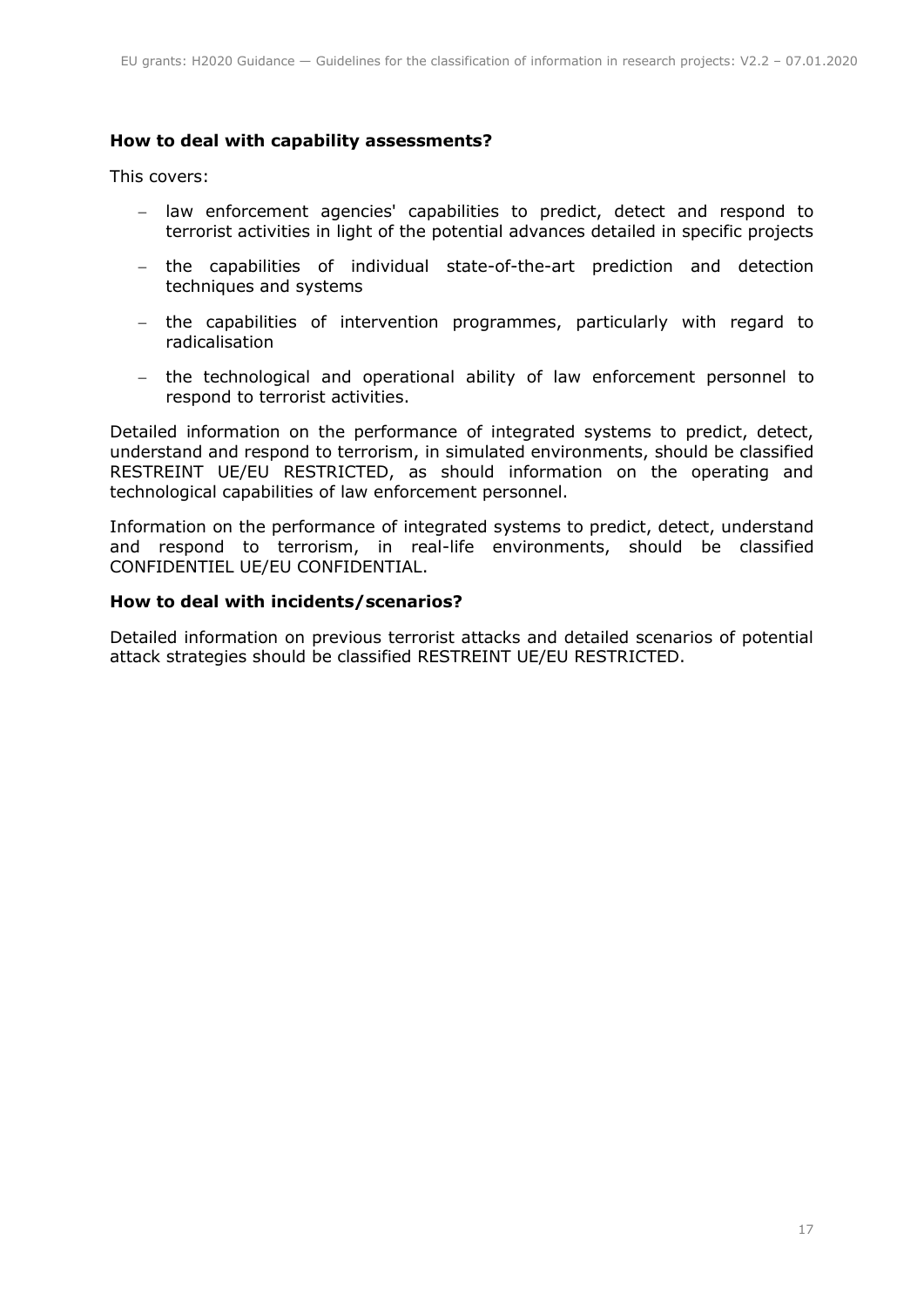# <span id="page-17-0"></span>**3.7 Organised crime research**

# **What?**

'**Organised crime**' means a structured association of more than two persons acting together to commit serious offences to obtain, directly or indirectly, financial or other material benefits. 6

# **How to deal with threat assessments?**

Assessments of the threat(s) of organised crime should be classified RESTREINT UE/EU RESTRICTED.

## **How to deal with vulnerability assessments?**

Detailed information on gaps in existing systems, tools and methodologies for predicting and detecting organised criminal activities should be classified RESTREINT UE/EU RESTRICTED.

## **How to deal with specifications?**

The following specifications of measures to predict, detect and respond to organised crime should be classified RESTREINT UE/EU RESTRICTED:

- the identification and prioritisation of indicators
- detailed information on factors which influence the development of organised crime
- detailed specifications of technical countermeasures *(e.g. the design, prototypes, characteristics, operation and requirements of key functional tools and systems and information on the software and algorithms employed)*
- detailed information on the operational processes or strategies used by law enforcement personnel to respond to organised criminal acts.

## **How to deal with capability assessments?**

Assessments of the capabilities of law enforcement personnel to predict and detect organised criminal activities including:

- detailed information or test reports on the capabilities of beyond the state-ofthe-art detection subsystems *(such as intelligent surveillance systems)*
- demonstrations of systems and evaluations of detection devices, in both simulated and real-life environments
- assessments of the performance of prediction methods and models

should be classified RESTREINT UE/EU RESTRICTED.

Technical, operational and strategic capabilities of law enforcement personnel to respond to organised crime should also be classified RESTREINT UE/EU RESTRICTED

<sup>-</sup><sup>6</sup> *See Council Framework Decision 2008/841/JHA (OJ L 300, 11.11.2008, p.42-45).*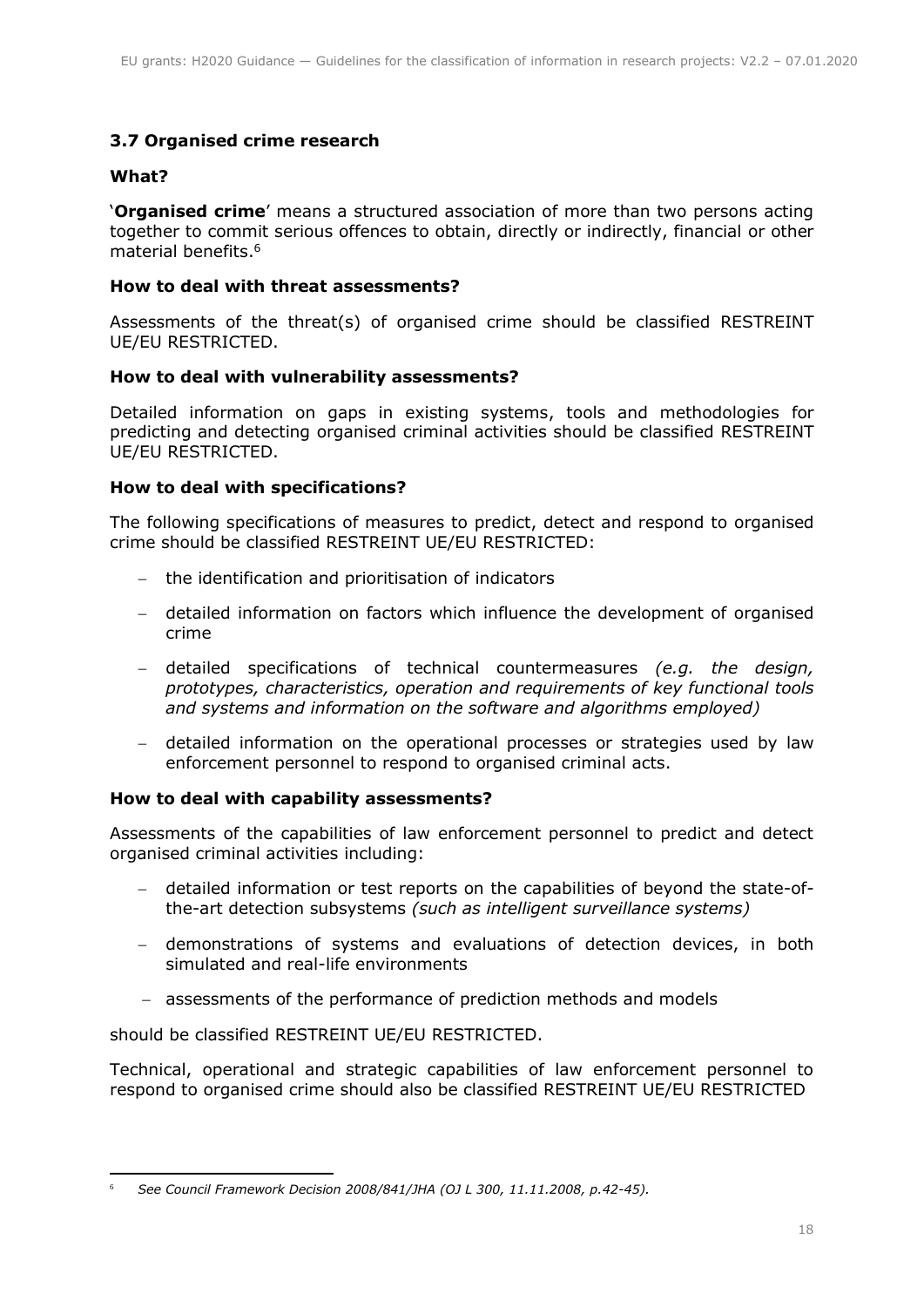# **How to deal with incidents/scenarios**

Detailed information on previous incidents or representative scenarios of organised crime should be classified RESTREINT UE/EU RESTRICTED.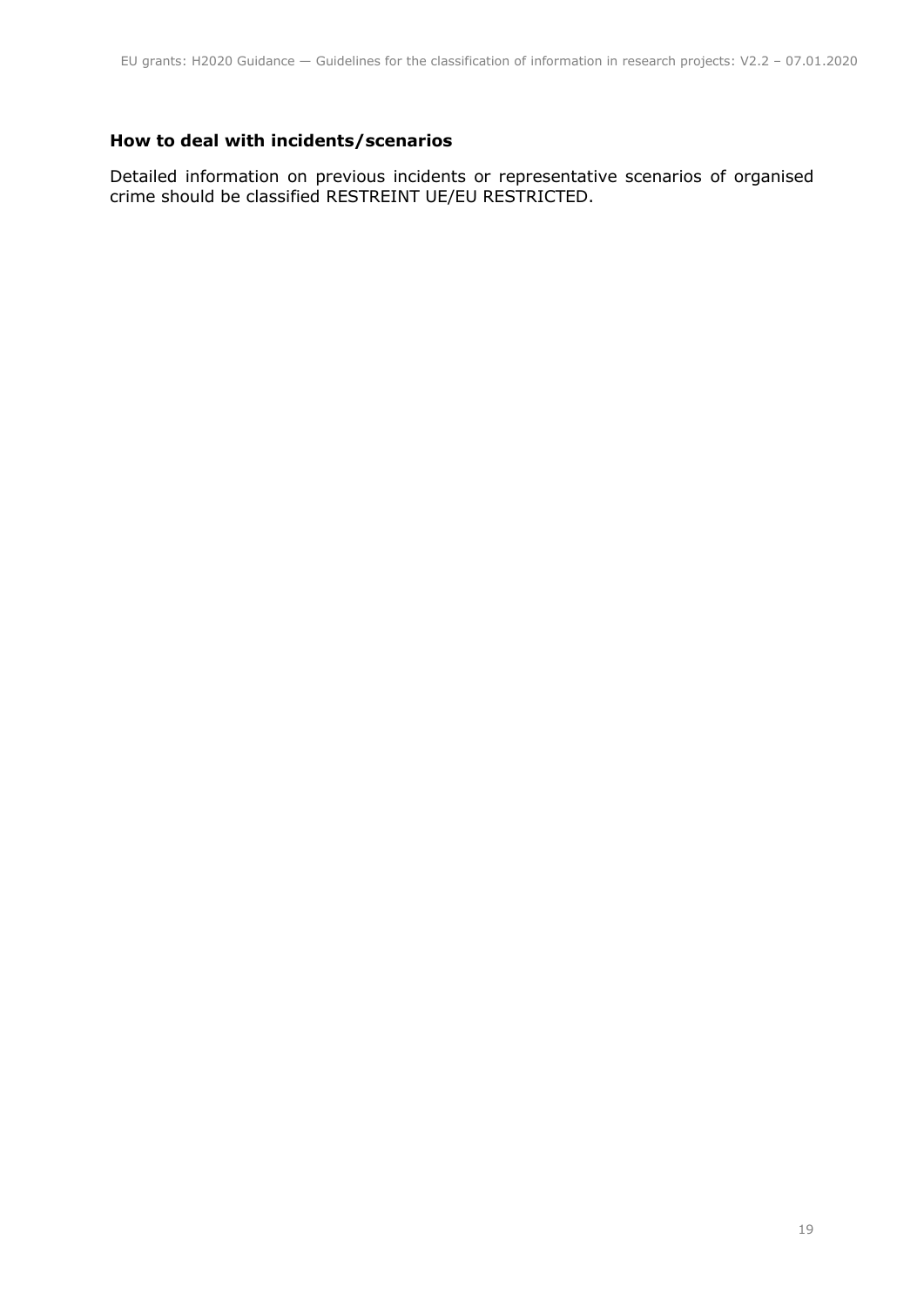# <span id="page-19-0"></span>**3.8 Digital security research**

# **What?**

'**Digital security**' covers a wide range of research topics linked to security aspects of ICT components, devices, systems and services, communication protocols and networks (including technological and procedural measures to ensure confidentiality, integrity and availability of information).

# **How to deal with…**

Usually there is no need to classify proposals in the area of digital security research, because In most cases ICT systems (or the measures to ensure their security) do not need any classification.

Particular attention should, however, be paid in the following areas:

- vulnerability assessments During the research activities, projects may come upon previously unknown vulnerabilities ('zero-day vulnerabilities'); in this case, responsible disclosure is required.
- use-case risk assessment Depending on the type of use-case and the context *(e.g. critical infrastructure)*, the results of information security risk assessments, (especially if obtained in operational or near operational environments) may include certain threats and/or vulnerabilities that require classification.
- governmental cryptology Classification might be necessary (but research in this area does not fall within the scope of H2020).

Moreover, classification may be needed if the research extends to security sensitive information that is stored within ICT systems. In this case, the classification must be made in accordance with the rules for that area *(e.g. explosives, CBRN, critical infrastructure and utilities, border security, etc.; see above and below)*.

The need for classification of digital security research will be examined for each proposal on a case-by-case basis.